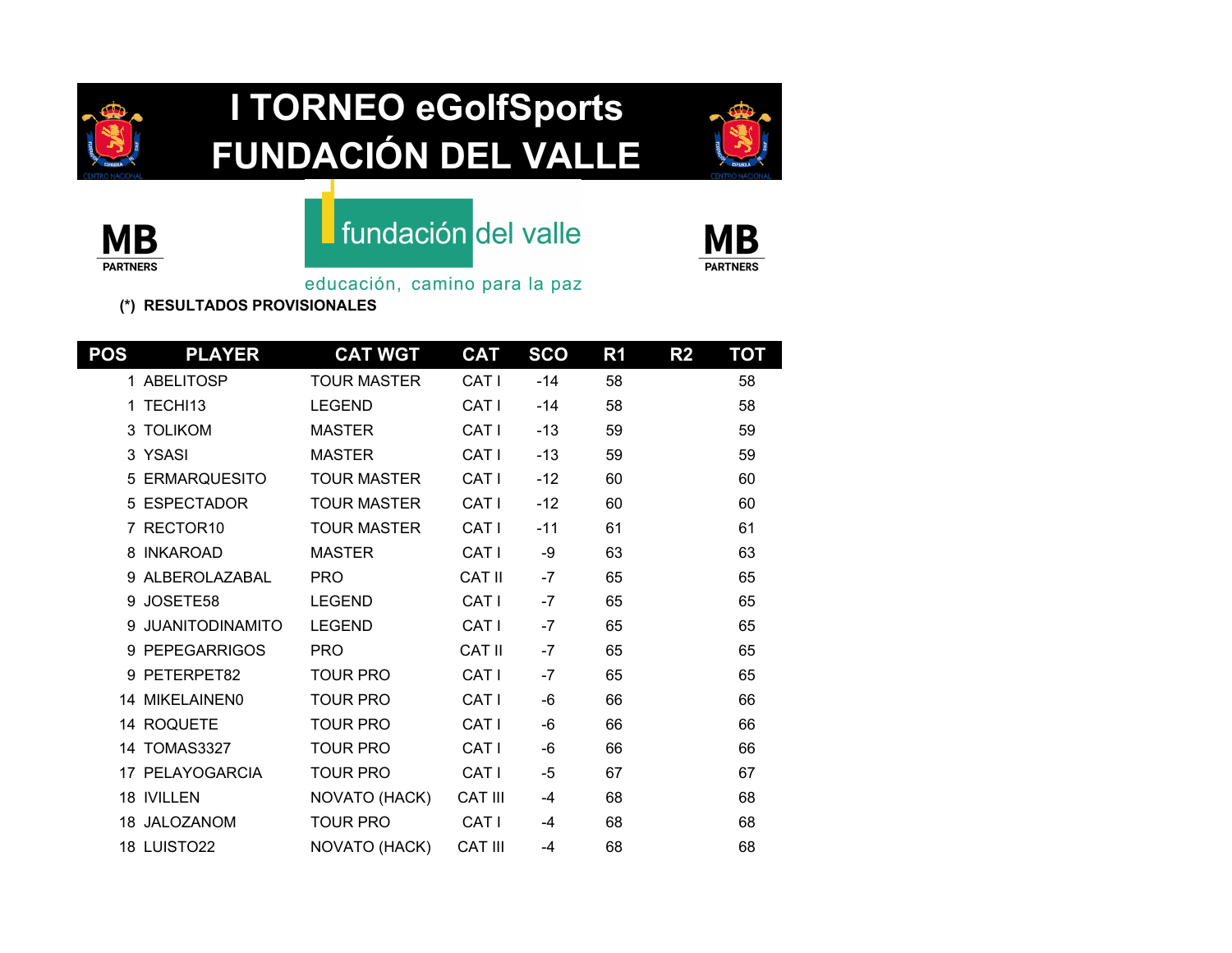

# **I TORNEO eGolfSports FUNDACIÓN DEL VALLE**





### **fundación** del valle



educación, camino para la paz

**(\*) RESULTADOS PROVISIONALES**

| <b>POS</b> | <b>PLAYER</b>        | <b>CAT WGT</b>  | <b>CAT</b>       | <b>SCO</b>     | R <sub>1</sub> | R <sub>2</sub> | <b>TOT</b> |
|------------|----------------------|-----------------|------------------|----------------|----------------|----------------|------------|
|            | <b>18 PETERIRUJO</b> | <b>PRO</b>      | <b>CAT II</b>    | $-4$           | 68             |                | 68         |
|            | 18 QUECO2            | <b>TOUR PRO</b> | CAT <sub>I</sub> | $-4$           | 68             |                | 68         |
|            | 23 PPABLOGO          | <b>AMATEUR</b>  | <b>CAT III</b>   | $-3$           | 69             |                | 69         |
|            | 24 CANOBICH          | <b>PRO</b>      | <b>CAT II</b>    | $-2$           | 70             |                | 70         |
|            | 24 RAIMUNDO620       | <b>TOUR PRO</b> | CAT <sub>I</sub> | $-2$           | 70             |                | 70         |
|            | 26 JPTILCAS          | <b>PRO</b>      | <b>CAT II</b>    | $-1$           | 71             |                | 71         |
|            | 26 JUANFER6          | NOVATO (HACK)   | <b>CAT III</b>   | $-1$           | 71             |                | 71         |
|            | 26 YEIKOF            | <b>PRO</b>      | CAT II           | $-1$           | 71             |                | 71         |
|            | 29 IGNACIOTE12       | <b>PRO</b>      | <b>CAT II</b>    | 0              | 72             |                | 72         |
|            | 29 JUANCRESPI4       | <b>PRO</b>      | <b>CAT II</b>    | 0              | 72             |                | 72         |
|            | 29 LUTISJG           | <b>TOUR PRO</b> | CAT I            | $\mathbf 0$    | 72             |                | 72         |
|            | 32 DAVIDALONSO5      | <b>TOUR PRO</b> | CAT <sub>I</sub> | 1              | 73             |                | 73         |
|            | 32 FERNANX5          | <b>TOUR PRO</b> | CAT <sub>I</sub> | 1              | 73             |                | 73         |
|            | 32 JUANMI53          | <b>TOUR PRO</b> | CAT <sub>I</sub> | 1              | 73             |                | 73         |
|            | 32 MBPARTNERS19      | <b>PRO</b>      | <b>CAT II</b>    | 1              | 73             |                | 73         |
|            | 36 ASHBOSTON         | <b>PRO</b>      | CAT II           | $\overline{2}$ | 74             |                | 74         |
|            | 36 DISKRX            | <b>PRO</b>      | <b>CAT II</b>    | $\overline{2}$ | 74             |                | 74         |
|            | 36 VARGAS161219      | <b>PRO</b>      | CAT II           | $\overline{2}$ | 74             |                | 74         |
|            | <b>39 FERNI42</b>    | NOVATO (HACK)   | <b>CAT III</b>   | 3              | 75             |                | 75         |
|            | 39 THEREX62          | <b>TOUR PRO</b> | CAT I            | 3              | 75             |                | 75         |